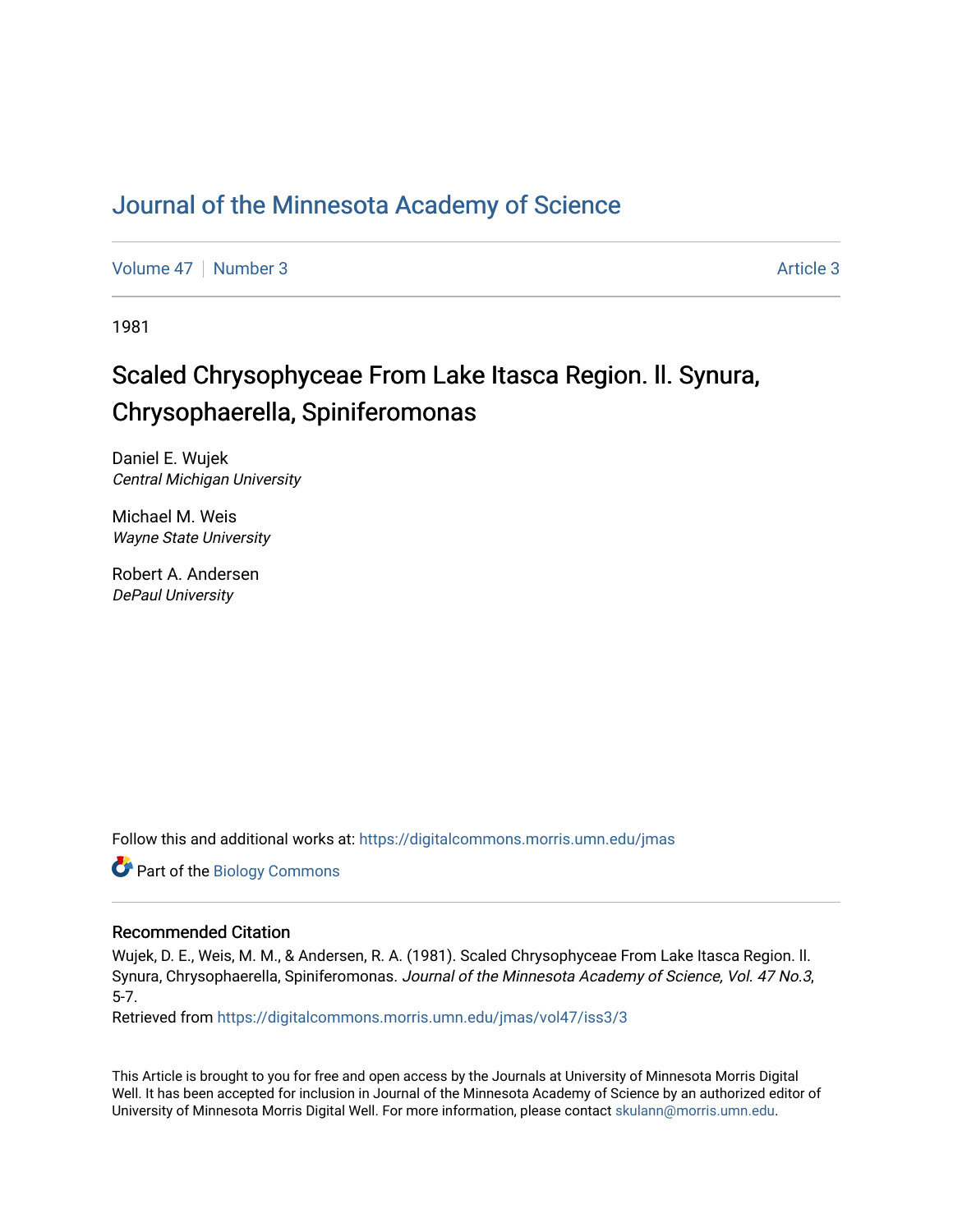# **Scaled Chrysophyceae From Lake Itasca Region. II. Synura, Chrysophaerella, Spiniferomonas**

This paper is a second report by Wujek, Weis, and Andersen on studies of phytoplankton from lakes in the region of Lake Itasca, Minnesota. Different genera were included in that previous report (Journal, Volume 47-1, 1981). A third paper by Wujek and Timpano, cited as "in press" in these two earlier reports, has since been published in Kansas.

DANIEL E. WUJEK\*, MICHAEL M. WEIS\*\*, ROBERT A. ANDERSEN\*\*\*

ABSTRACT - Using electron microscopy, 49 plankton samples from the Lake Itasca region were examined for the silica-scaled chrysophycean genera Synura, Chrysosphaerella and Spiniferomonas. Twelve taxa were observed: five are new for Minnesota, and two of these, Synura multidenta and Synura petersenil f. asmundiae, are new reports for the continental United States.

In a previous paper published in Volume 47, Number 1 of this Journal, Wujet *et al.,* reported a floristic survey of the silica-scaled chrysophycean genus *Mallomonas* was given for the Lake Itasca region. Continuing the study, this paper reports on the colonial taxa of *Synura* and *Chrysosphaerella*  and the univeellular genus *Spiniferarnonas,* also for the Lake Itasca region of northwestern Minnesota.

Collecting methods, locations and preparation of the plankton samples were those described in the previously cited paper. An asterisk before names in the list indicates a new record for the state, and a double asterisk represents a new record for the continental United States.

#### The Species Observed

*Synura.* The cells of this alga genus are radially united into motile colonies. As with other members of the Synuraceae, taxonomy of the species is based on the morphology of the silica scales which surround each cell.

*Synura echinulata* Korshikov (Figs. 1-2).

Observed only from the Beaver Pond on Hwy. 4, this species has been observed from a number of other locations within the United States, including Minnesota (Meyer and Brook, 1969), although this represents the states first documentation using electron microscopy.

*\*Synura mollispina* (Petersen and Hansen) Peterfi and Moneu (Fig. 3).

Scales representing this species were collected from Hay Creek. It has been reported from a number of U.S. locations, most recently, Iowa (Wee, 1981).

*\*\*Synura multidenta* (Balanov and Kuzmin) Peterfi and Momeu (Figs. 4-5).

This is the first report of this taxon for North America. Originally described as a form of S. *echinulata,* in 1977 Peterfi and Momeu raised it to the rank of species. It has previously been reported only from Russia and Rumania. We observed it from the Darling Pond collections.

*Synura petersenii* Korshikov (Figs. 6-7).

The most frequently observed of the *Synura* species, we found scales belonging to this species in three samples: Hay Creek, Wild Rice River and Lake Itasca. These diverse habi-

\*\*MICHAEL M. WEIS manages the EM laboratory in the Department of Anatomy at Wayne State University's School of Medicine, Detroit, Michigan.

\*\*\*ROBERT A. ANDERSEN is Assistant Professor of Biology at DePaul University, Chicago, Illinois.

*Journal of, Volume Forty-seven, No.3, 1981* 

tats are in keeping with other investigators observations as one of the most widely distributed of the *Synura* taxa (Wee, 1981; Kristiansen, 1975).

*\*\*Synura petersenii* f. *asmundiae* Cronberg and Kristiansen (Figs. 8-9).

Our collections from the North Deming Pond and Darling Pond represent the first observation of this taxon from the continental United States. It was originally described from Lake Fiolen, Sweden (Cronberg and Kristiansen, 1980). It has also been reported from Alaska where it was called S. *petersenii* (Asmund, 1968).

*\*Synura pertersenii* f. *kufferathii* Petersen and Hansen (Fig. 10).

This form differs from the type in that the ribs are connected by transverse folds so that a network of ribs are formed at the lower end of the scale. We observed scales fitting this description in the South Deming Pond and the Wild Rice River.

*Synura spahagnicola* Korshikov (Fig. 11 ).

Kristiansen (1969) has shown this species to occur in lakes that are acidic. Our observations confirm this for we have noted its presence in the Beaver Pond and North Deming Pond.

*Synura spinosa* Korshikov (Fig. 12).

Specimens of this taxon were collected from the Beaver Pond and the South Deming Pond. The scales are comparable to Petersen and Hansen's (1956) description and the findings of other investigators.

*Synura uvella* Ehrenberg (Fig. 13).

One of the most easily recognized taxa using light microscopy, our observation of this species was from Darling Pond.

*Chrysosphaerella.* This genus, with its siliceous bristles and scales, is usually easily identified with the light microscope. Differentiation of the species is, however, a difficult matter and can only be achieved with an electron microscope. Three colonial and two unicellular species are recognized. Our samples revealed the presence of two colonial taxa.

*Chrysosphaerella brevispina* Korshikov emend. Harris and Bradley (Figs. 14-15).

The organisms scales and bristles we observed are consistent with the published electron micrographs of other authors (Roijackers, 1981). It was collected only once from the South Deming Pond.

*Chrysosphaerella longispina* Lauterborn emend. Nicholls (Figs. 16-18).

A taxon which has been called C. *multispina* Bradley by many researchers, Nicholls (1980) in his. recent reassessment

*5* 

<sup>\*</sup>DANIEL E. WUJEK is Professor of Biology at Central Michigan University, Mt. Pleasant, Michigan.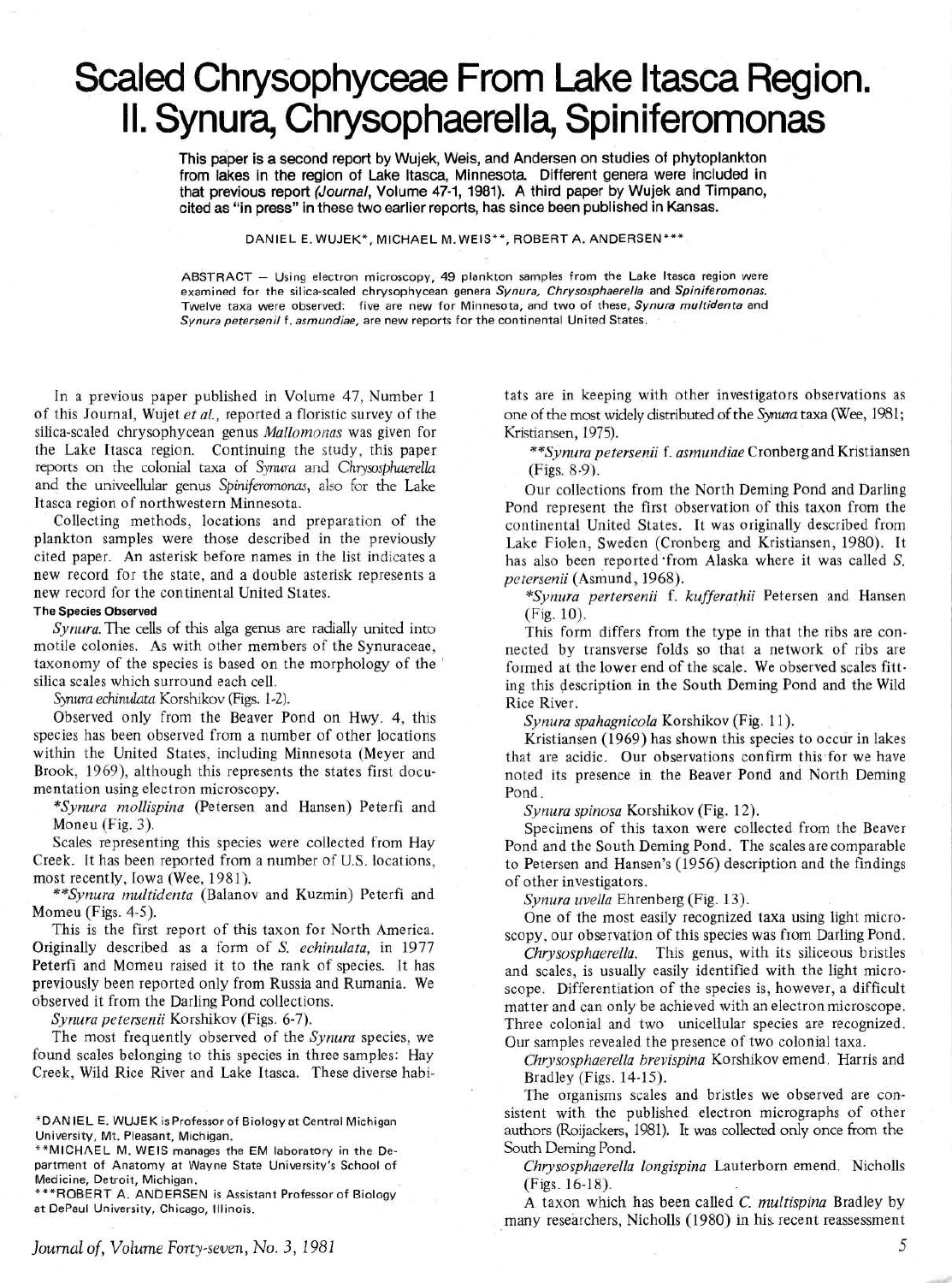

Figs.1-2.S. *echinu/ata,* X15,000.

Fig. *3.S. mollispina,* X10,000.

of the genus has shown that it should be considered in synonomy with *C. longispina.* Common in lakes in ponds in North America and Europe, we observed it at five locations: Dahlberg Lake, Wild Rice River, Deming Pond, North Deming Pond and East Twin Lake.

An unusual number of triangular-shaped scales were observed from the Dahlberg Lake collections (Fig. 18). Except for their large size and increased number of ribs, these scales begin to approach the morphology illustrated by Balonov (1980) with his description of a new species *C. triangulata.*  The cells we observed possessed only a few of the triangular scales, but numerous of the more typical elliptical-shaped scales; the cell's of Balonov's taxon were surrounded entirely by the triangular-shaped scales.

*Spiniferomonas.* A unicellular genus, it was recently revised by Nicholls (1981). A very small member of the nannoplankton community, it has biflagellate cells, 3-lOum in diameter with one parietal, golden-brown plastid. The protoplast is covered with scales and spines.

*\*Spiniferomonas trioralis* Takahashi (Fig. 19).

Scales and spines belonging to this species were observed from the Beaver Pond collections. It is by far the most commonly reported species in the genus.

#### Future Endeavors suggested for same region

The objective of these investigations was to extend our knowledge on scale-bearing Chrysophyceae from the Lake

Figs. 4-5. *S. multidenta,* X3,000 .

Figs. 6-7. *S. petersenii,* X9,000.

Figs. 8-9. *S. petersenii* f. *asmundiae,* X10,000.

Itasca region as studied with the electron microscope. From the previous paper in this series, this paper, and one by Wujek and Timpano (1982), it is clear that the freshwater bodies in northwestern Minnesota are rich in members of the Synuraceae.

The species composition presented in these papers may not be completely characteristic for the region. To obtain more information about the species richness of these waters, they need to be studied more frequently and during other than the summer months upon which these reports have been made.

#### ACKNOWLEDGEMENTS

This study was supported in part by a Central Michigan University Faculty Research and Creative Endeavors grant to D.E. Wujek. Dr. Wujek wishes to thank Dr. David Parmelee for use of the facilities at the University of Minnesota's Forestry and Biological Station at Lake Itasca.

#### REFERENCES

- ANDERSEN, R.A. and R.L. MEYER. 1977. Scaled Chrysophyceae from Arkansas. Proc. Ark. Acad. Sci. 31. .
- ASMUND, B.C. 1968. Studies on Chrysophyceae from some ponds and lakes in Alaska. IV. Occurrence of *Synura-species.* Hydrobiol. 31.

*The Minnesota Academy of Science* 

6